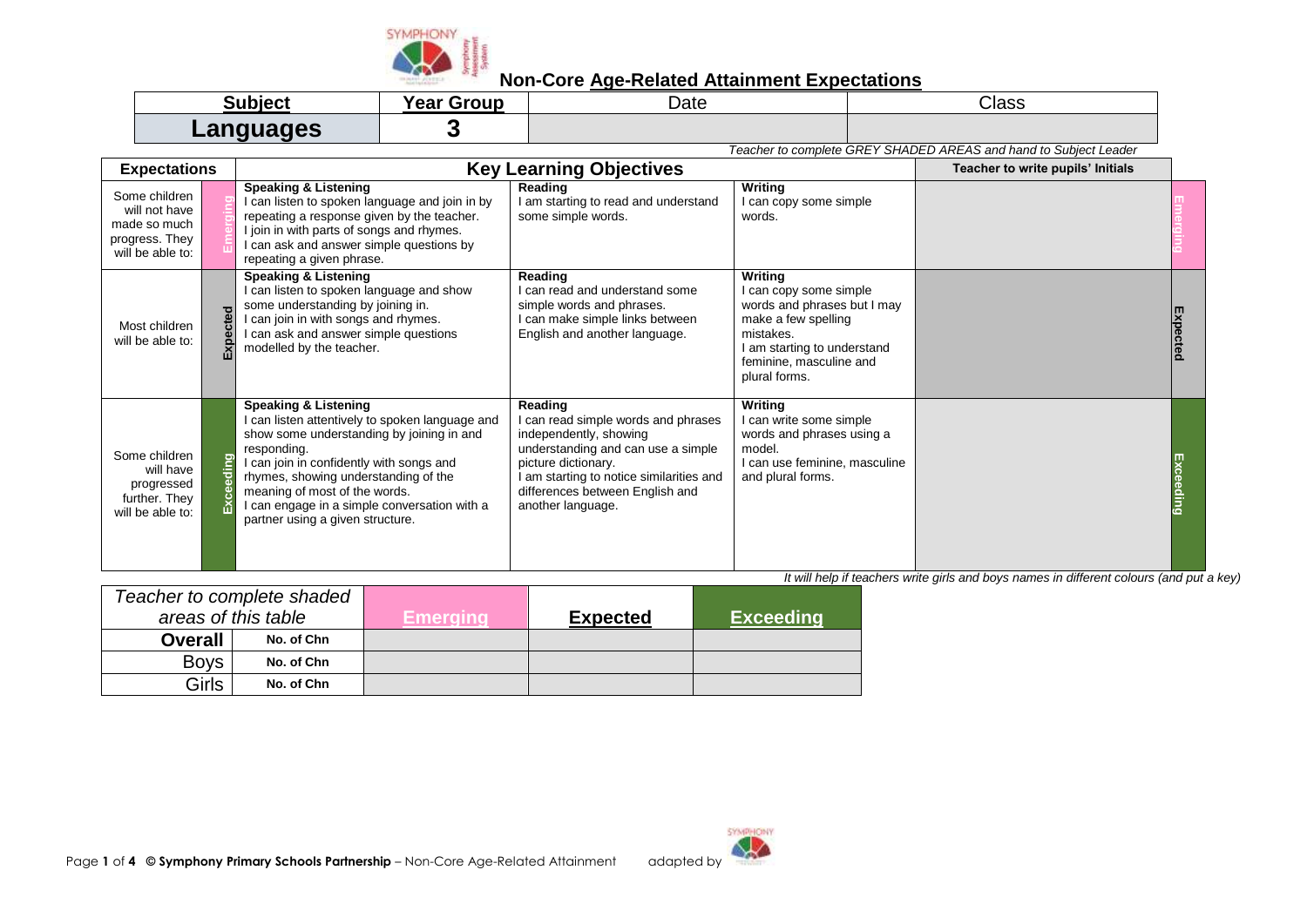

## **Non-Core Age-Related Attainment Expectations**

| Subiect          | Group<br>Year | Date | Class                                                            |
|------------------|---------------|------|------------------------------------------------------------------|
| <b>OBALIONAC</b> |               |      |                                                                  |
|                  |               |      | Teacher to complete GREY SHADED AREAS and hand to Subiect Leader |

| <b>Expectations</b>                                                                  |          |                                                                                                                                                                                                                                                                                                                                                                                                                       | <b>Key Learning Objectives</b>                                                                                                                                                                                                               |                                                                                                                                                                                                                                                  | Teacher to write pupils' Initials |          |
|--------------------------------------------------------------------------------------|----------|-----------------------------------------------------------------------------------------------------------------------------------------------------------------------------------------------------------------------------------------------------------------------------------------------------------------------------------------------------------------------------------------------------------------------|----------------------------------------------------------------------------------------------------------------------------------------------------------------------------------------------------------------------------------------------|--------------------------------------------------------------------------------------------------------------------------------------------------------------------------------------------------------------------------------------------------|-----------------------------------|----------|
| Some children<br>will not have<br>made so much<br>progress. They<br>will be able to: |          | <b>Speaking &amp; Listening</b><br>can listen to spoken language and show<br>some understanding by joining in.<br>can join in with songs and rhymes.<br>can ask and answer simple questions<br>modelled by the teacher.                                                                                                                                                                                               | Reading<br>I can read and understand some<br>simple words and phrases.<br>I can make simple links between<br>English and another language.                                                                                                   | Writing<br>I can copy some simple words and<br>phrases but I may make a few<br>spelling mistakes.<br>I am starting to understand feminine,<br>masculine and plural forms.                                                                        |                                   |          |
| Most children<br>will be able to:                                                    | Expected | <b>Speaking &amp; Listening</b><br>can listen attentively to spoken language and<br>show some understanding by joining in and<br>responding.<br>can join in confidently with songs and<br>rhymes, showing understanding of the<br>meaning of most of the words.<br>can engage in a simple conversation with a<br>partner using a given structure.                                                                     | Reading<br>I can read simple words and<br>phrases independently, showing<br>understanding and can use a<br>simple picture dictionary.<br>I am starting to notice<br>similarities and differences<br>between English and another<br>language. | Writing<br>I can write some simple words and<br>phrases using a model.<br>I can use feminine, masculine and<br>plural forms.                                                                                                                     |                                   | Expectec |
| Some children<br>will have<br>progressed<br>further. They<br>will be able to:        | ceeding  | <b>Speaking &amp; Listening</b><br>can speak in sentences using familiar<br>vocabulary and phrases using a given<br>structure.<br>pronounce most familiar words correctly so<br>that others understand me.<br>understand a range of simple stories, songs,<br>poems and rhymes.<br>can engage in a longer conversation with a<br>partner, responding to and asking a variety of<br>questions using a given structure. | Reading<br>I can read simple writing,<br>showing understanding,<br>including using a dictionary<br>when prompted.<br>I can explain some of the<br>similarities and differences<br>between English and another<br>language.                   | Writing<br>I can write simple phrases from<br>memory and adapt these to create<br>new sentences.<br>I can apply my knowledge of<br>feminine, masculine and plural forms<br>and am beginning to understand the<br>basic grammar related to these. |                                   |          |

*It will help if teachers write girls and boys names in different colours (and put a key)*

| Teacher to complete shaded |            |          |                 |                  |
|----------------------------|------------|----------|-----------------|------------------|
| areas of this table        |            | Emeraina | <b>Expected</b> | <b>Exceeding</b> |
| <b>Overall</b>             | No. of Chn |          |                 |                  |
| <b>Bovs</b>                | No. of Chn |          |                 |                  |
| Girls                      | No. of Chn |          |                 |                  |



**Non-Core Age-Related Attainment Expectations**

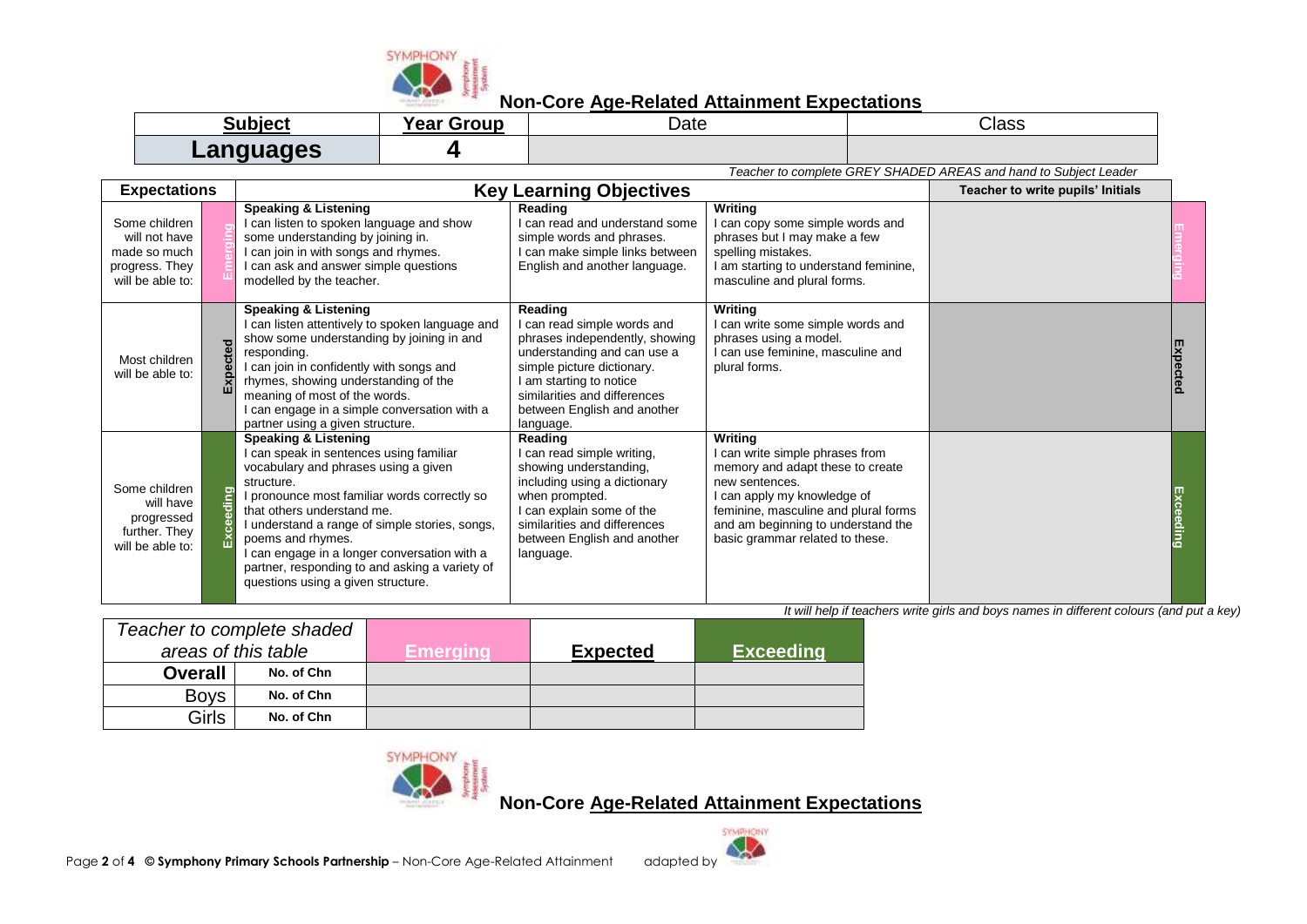| Subject   | Groun<br>Inar [<br>Gal. | Date | Class                                                                                                                                      |
|-----------|-------------------------|------|--------------------------------------------------------------------------------------------------------------------------------------------|
| Languages |                         |      | $\overline{\phantom{a}}$ . And $\overline{\phantom{a}}$ . And $\overline{\phantom{a}}$ . And $\overline{\phantom{a}}$<br>$\cdots$ $\cdots$ |

| <b>Expectations</b>                                                                  |             |                                                                                                                                                                                                                                                                                                                                                                                                                                     | Teacher to complete GREY SHADED AREAS and hand to Subject Leader                                                                                                                                                                                                                                                        | Teacher to write pupils'                                                                                                                                                                                                                                                                                             |                 |                 |
|--------------------------------------------------------------------------------------|-------------|-------------------------------------------------------------------------------------------------------------------------------------------------------------------------------------------------------------------------------------------------------------------------------------------------------------------------------------------------------------------------------------------------------------------------------------|-------------------------------------------------------------------------------------------------------------------------------------------------------------------------------------------------------------------------------------------------------------------------------------------------------------------------|----------------------------------------------------------------------------------------------------------------------------------------------------------------------------------------------------------------------------------------------------------------------------------------------------------------------|-----------------|-----------------|
| Some children<br>will not have<br>made so much<br>progress. They<br>will be able to: |             | <b>Speaking &amp; Listening</b><br>I can listen attentively to spoken language and show<br>some understanding by joining in and responding.<br>I can join in confidently with songs and rhymes,<br>showing understanding of the meaning of most of the<br>words.<br>I can engage in a simple conversation with a partner<br>using a given structure.                                                                                | <b>Key Learning Objectives</b><br>Reading<br>I can read simple words and phrases<br>independently, showing<br>understanding and can use a simple<br>picture dictionary.<br>I am starting to notice similarities<br>and differences between English<br>and another language.                                             | Writing<br>can write some simple words and<br>phrases using a model.<br>can use feminine, masculine and<br>plural forms.                                                                                                                                                                                             | <b>Initials</b> |                 |
| Most children<br>will be able to:                                                    | pected<br>囚 | Speaking & Listening<br>I can speak in sentences using familiar vocabulary and<br>phrases using a given structure.<br>I pronounce most familiar words correctly so that<br>others understand me.<br>I understand a range of simple stories, songs, poems<br>and rhymes.<br>I can engage in a longer conversation with a partner,<br>responding to and asking a variety of questions using a<br>given structure.                     | Reading<br>I can read simple writing, showing<br>understanding, including using a<br>dictionary when prompted.<br>I can explain some of the similarities<br>and differences between English<br>and another language.                                                                                                    | Writina<br>I can write simple phrases from<br>memory and adapt these to create<br>new sentences.<br>I can apply my knowledge of<br>feminine, masculine and plural<br>forms and am beginning to<br>understand the basic grammar<br>related to these.                                                                  |                 | <b>Expected</b> |
| Some children<br>will have<br>progressed<br>further. They<br>will be able to:        | Exceeding   | Speaking & Listening<br>I can speak in sentences using familiar vocabulary,<br>phrases and basic language structures.<br>I pronounce familiar words confidently to a range of<br>audiences.<br>I understand a wider range of stories, songs, poems<br>and rhymes.<br>I can engage in a longer conversation using familiar<br>vocabulary with a partner, responding to and asking a<br>variety of questions and expressing opinions. | Reading<br>I am developing my ability to<br>understand some new words that<br>are introduced into familiar written<br>material and can use a dictionary<br>independently.<br>I am beginning to understand some<br>similarities and differences between<br>high frequency verb forms in English<br>and another language. | Writing<br>I can write phrases from memory<br>and adapt these with help to<br>create new sentences, to express<br>my ideas clearly.<br>I can use the basic grammar<br>related to feminine and masculine<br>forms.<br>I am starting to understand some<br>high frequency verb forms and use<br>them in a given model. |                 | Exceeding       |

*It will help if teachers write girls and boys names in different colours (and put a key)*

| Teacher to complete shaded<br>areas of this table |            | Emeraina | <b>Expected</b> | <b>Exceeding</b> |
|---------------------------------------------------|------------|----------|-----------------|------------------|
| <b>Overall</b>                                    | No. of Chn |          |                 |                  |
| <b>Boys</b>                                       | No. of Chn |          |                 |                  |
| Girls                                             | No. of Chn |          |                 |                  |



## **Non-Core Age-Related Attainment Expectations**

| <b>Cubiect</b><br>. | $\cdot$<br>iroun<br>"פמ"<br>car | Date                          | --<br>Class |
|---------------------|---------------------------------|-------------------------------|-------------|
| anguages<br>--      |                                 |                               |             |
|                     |                                 | Charles All College Park 211- |             |